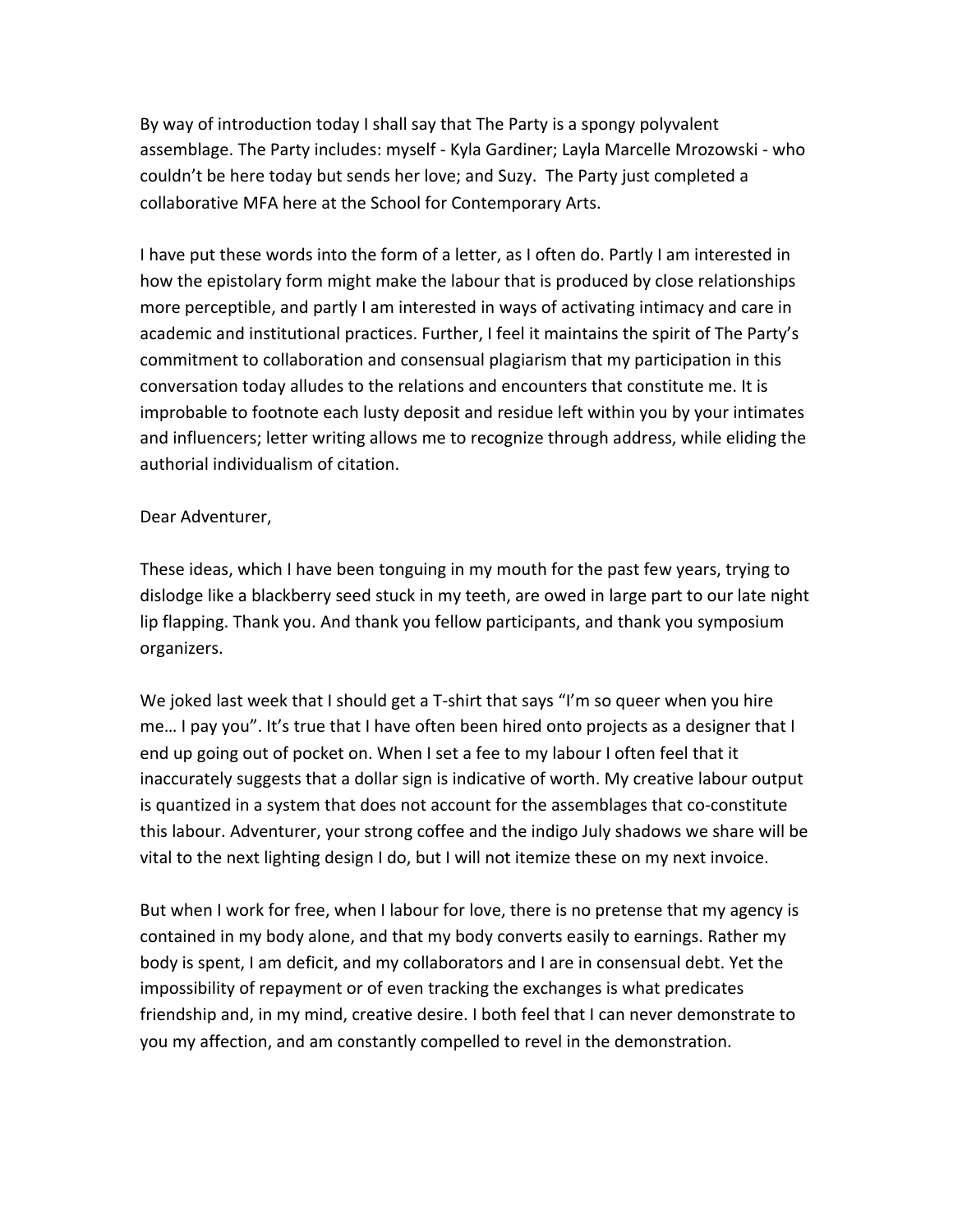There is a danger in suggesting that a queer form of performance making within a capitalist system is to take it in the ass. Artists and labourers in performance struggle, often profoundly, to subsist within the current economic framework, let alone to thrive. There is an argument to be made that if we don't participate and fight for our place, in the current equation of labour exchange we are being commoditized, instrumentalized and objectified. Resistance, in this model, merely greases the pleasure of the powerful. The risk of devaluing labour by working for free in a market that is rabid for excuses to pay artists less should be considered. However, I am interested in taking seriously the idea that getting fucked can be re-positioned as a positive metaphor. The Party asks the question: What would a form of performance that embraced objectification and *eschewed subjectification look like?* 

This is a tactic that still makes me queasy. So much integral, life-saving, and transformative feminist, queer and labour activism has been geared toward gaining access to the status of "subject". The enabling power of objects to produce subjects is a poor consolation prize to those of us who have been excluded from the position of political subject. Would a form of performance that embraced objectification necessarily be at the subject's expense?

Deleuze and Guattari write that "the pack" or "the multiplicity" escapes divisibility through transformation: "Thus packs, or multiplicities, continually transform themselves into each other, cross over into each other... This is not surprising, since becoming and multiplicity are the same thing. A multiplicity is defined not by its elements, not by a center of unification or comprehension. It is defined by the number of dimensions it has; it is not divisible, it cannot lose or gain a dimension *without changing its nature."*<sup>1</sup>

As a designer who just completed an arts degree I have been often asked to justify my work in terms of my voice, my vision, my ownership. I worked on fourteen different performance pieces while in school and each time I did a well-meaning faculty member would ask me, "Yes, but – is it *your* work?" Now that I am out of school, the measure of success is still "Are you doing your work?"

And the answer is no. I am not doing my work. The work is never mine, because I am part of a pack. As a designer, my identity is transformed by the multiplicity. My choices arise from the assemblage of humans and objects and geographies of any given project. I attempt a becoming with the creative team, and with the audience. My paw prints

 <sup>1</sup> Gilles Deleuze and Félix Guattari, *A Thousand Plateaus: Capitalism and Schizophrenia* (Minneapolis: University of Minnesota Press, 1987), 249.